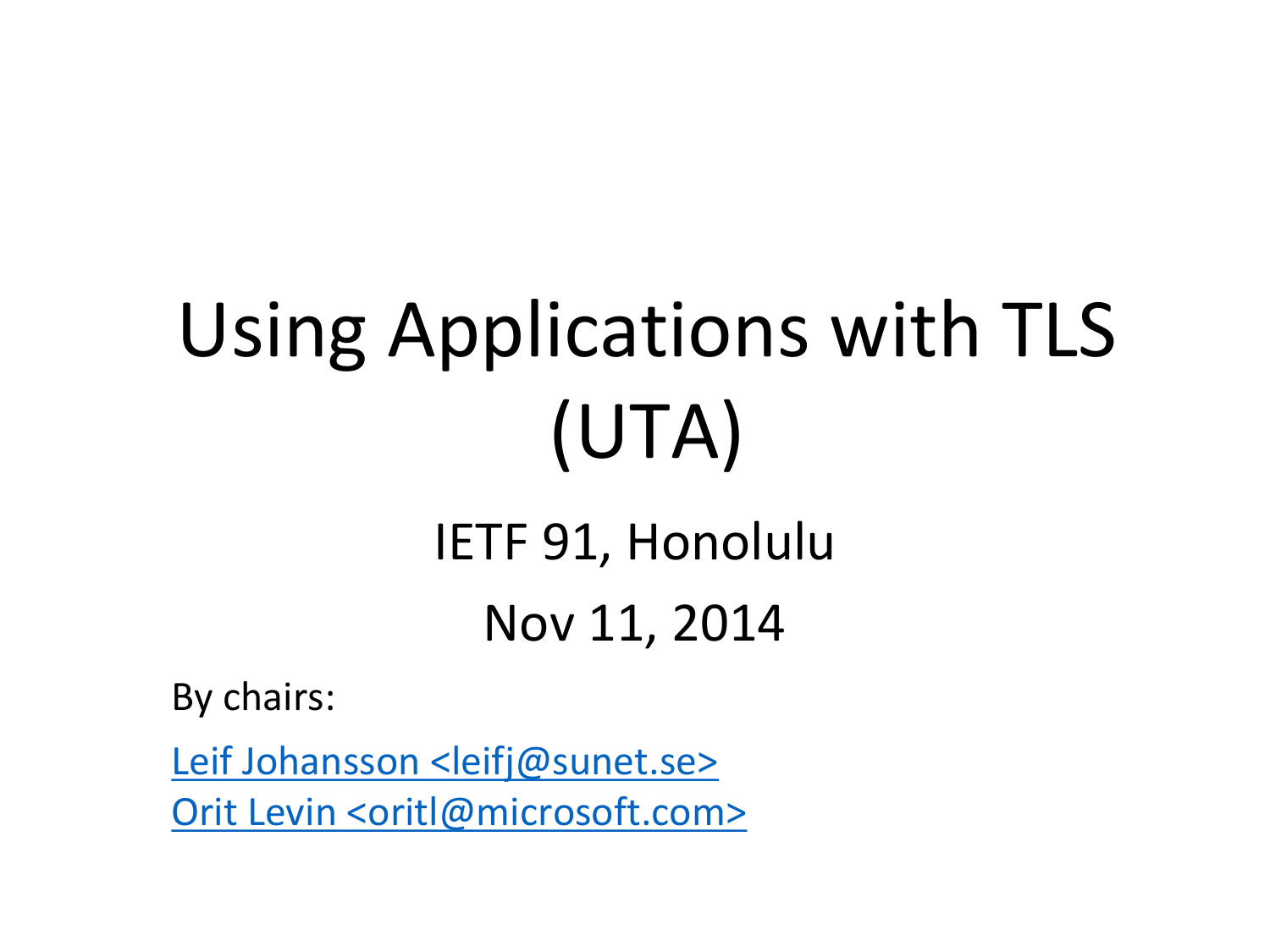## Important Links

[mailto:uta@ietf.org](http://www.meetecho.com/ietf90/uta)

<http://www.meetecho.com/ietf90/uta>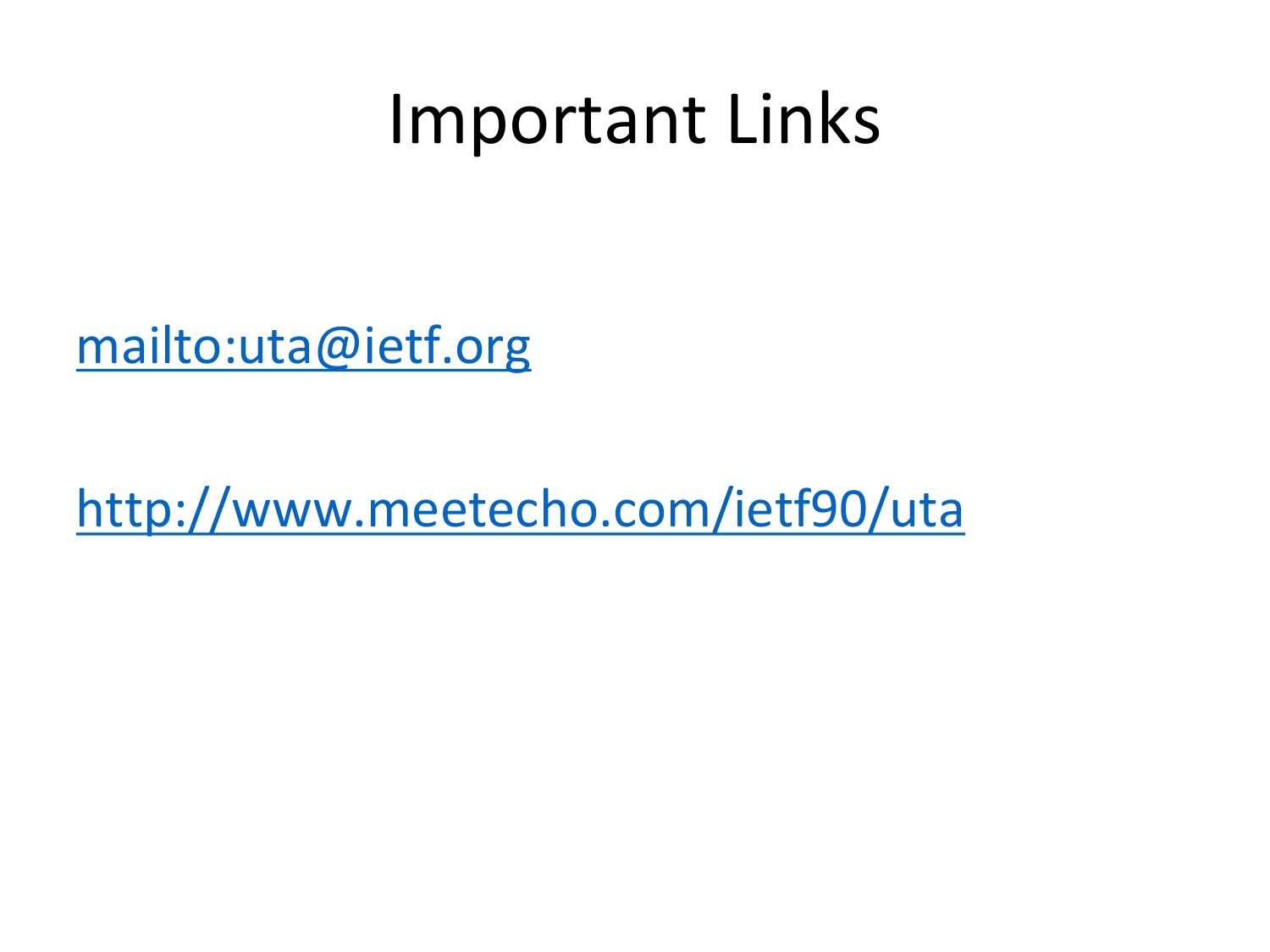## Note Well

Any submission to the IETF intended by the Contributor for publication as all or part of an IETF Internet-Draft or RFC and any statement made within the context of an IETF activity is considered an "IETF Contribution". Such statements include oral statements in IETF sessions, as well as written and electronic communications made at any time or place, which are addressed to:

- The IETF plenary session
- The IESG, or any member thereof on behalf of the IESG
- Any IETF mailing list, including the IETF list itself, any working group or design team list, or any other list functioning under IETF auspices
- Any IETF working group or portion thereof
- Any Birds of a Feather (BOF) session
- The IAB or any member thereof on behalf of the IAB
- The RFC Editor or the Internet-Drafts function
- All IETF Contributions are subject to the rules of RFC 5378 and RFC 3979 (updated by RFC 4879).

Statements made outside of an IETF session, mailing list or other function, that are clearly not intended to be input to an IETF activity, group or function, are not IETF Contributions in the context of this notice. Please consult RFC 5378 and RFC 3979 for details.

A participant in any IETF activity is deemed to accept all IETF rules of process, as documented in Best Current Practices RFCs and IESG Statements.

A participant in any IETF activity acknowledges that written, audio and video records of meetings may be made and may be available to the public.